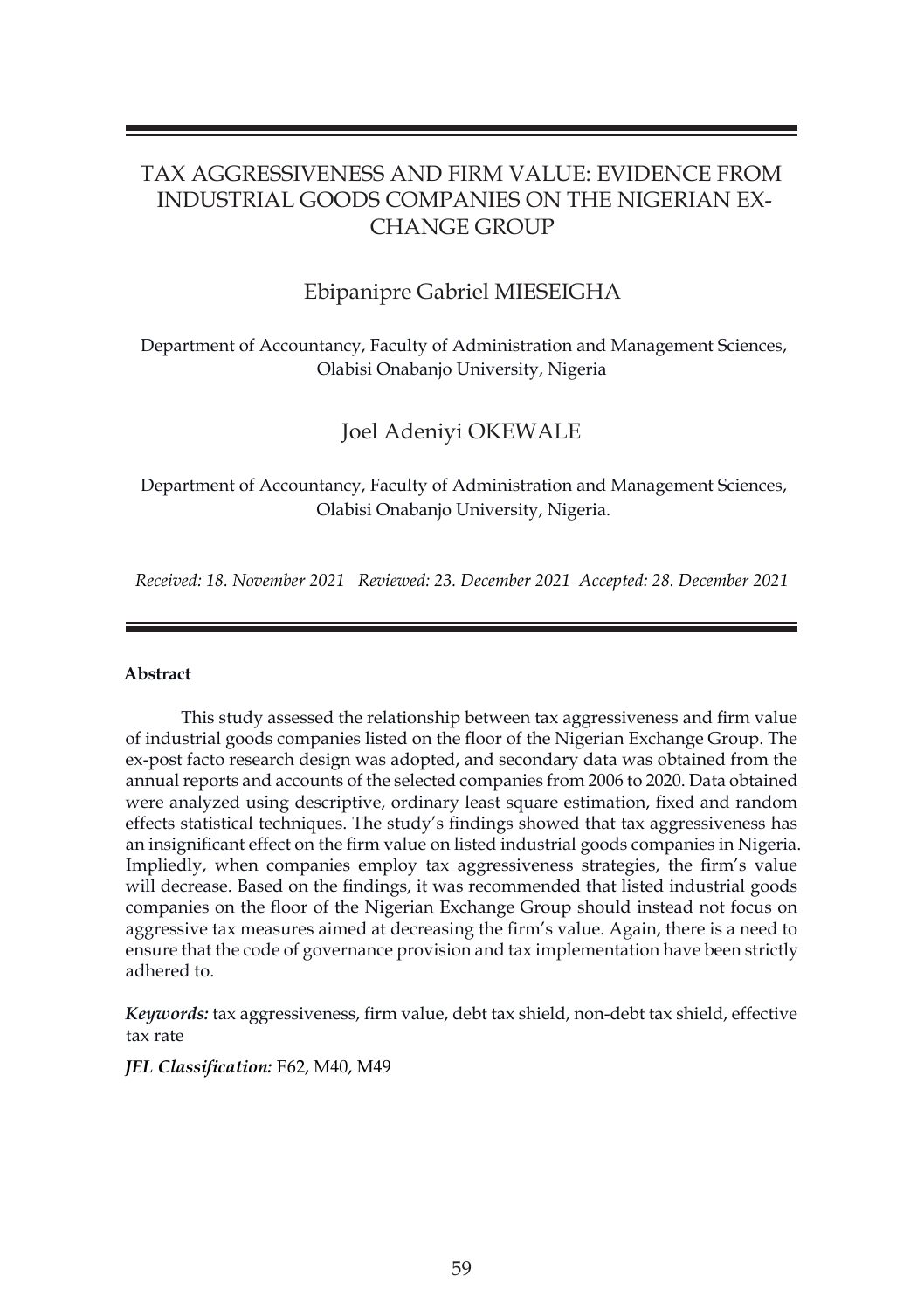## **Introduction**

Recently, there has been considerable interest in the relationship between tax aggressiveness and the firm's value in both developed and developing nations of the world. This interest emanates from the fact that stakeholders are more concerned about how a firm can reduce its tax burden to improve its value and performance (Wang, Xu, Sun &Cullinan, 2020; and Bradshaw, Liao & Ma, 2019). According to Rui (2019), He, Ren and Taffler (2019), a tax minimization strategy reduces the firm's tax burden. Similarly, the European Commission (2018); and Hairul, Ibrahim and Siti (2014) see tax aggressiveness as an intentional reduction in the precise tax liabilities of the firm.

In the accounting literature, tax aggressiveness has given rise to several concepts like tax avoidance, planning, sheltering, and these concepts have been used interchangeably with tax aggressiveness (Gebhart, 2017; Dyreng, Hoopes & Wilde, 2016; and Edwards, Schwab & Shevlin, 2016). Evers, Meier and Nicolay (2016) asserted that tax aggressiveness entails some magnitude of complexities to avert its detection by companies; however, the aim is geared towards the maximization of firm value and performance. For instance, when companies can reduce tax liabilities, more incomes are generated, improving firm value and performance.

Remarkably, tax aggressiveness does not contribute to the revenue base of the government; the government sees it as a source of loss and increased reputational risk (Richard, 2014; Goh, Lee, Lim & Shevlin, 2016; and Blaylock, Gaertner & Shevlin,2015). Again, Hasan, Hoi, Wu, and Zhang (2014) contended that the lack of tax-related information had made shareholders value tax planning differently. While tax aggressiveness may portend dishonesty by the firm management, it assists firms to improve their value as well as performance (Armstrong, Blouin & Larcker, 2012; Chen, Chen, Cheng & Shevlin, 2010; and Dyreng, Hanlon & Maydew, 2010).

The concept of tax aggressiveness has been broadly defined in accounting literature. Landry, Deslandes and Fortin (2013) defined *tax aggressiveness* as the concerted efforts by firm management to outperform tax payments utilizing proactive tax planning, avoidance or sheltering activities. In the same vein, Lim (2011) sees tax aggressiveness as a simple trigger tax management-plan companies use for tax planning to avoid tax payments to the relevant tax authorities.

Tax aggressiveness connotes diverse handling activities aimed at lowering taxable income by the firm (Yeung, 2010; Kim, Li & Zhang, 2011; and Mulyadi, Anwar & Erminus, 2014). Wang *et al.* (2020) opined that the most fundamental reason why companies engage in tax aggressiveness is to increase their net income (value and performance), which creates a positive signal to foreign investors. Implementing an aggressive tax strategy reduces the potential non-tax cost arising from agency conflicts or tax-authority (Desai & Dharmapala, 2009).

Remarkably, tax aggressiveness has been measured in the accounting literature using various measures such as non-debt tax shield, debt tax shield, effective tax rate, cash effective tax, and tax paid to cash flow.

 In this study, tax aggressiveness was measured using two proxies: booktax difference (variations between book-tax and taxable income) and effective cash tax in percentage computed as income tax paid in cash flow statement divided by profit before tax. The gap identified is a dearth of empirical studies that have focused on the link between tax aggressiveness and firm value, particularly those of industrial goods companies listed on the floor of the Nigerian Exchange Group; this is the gap the study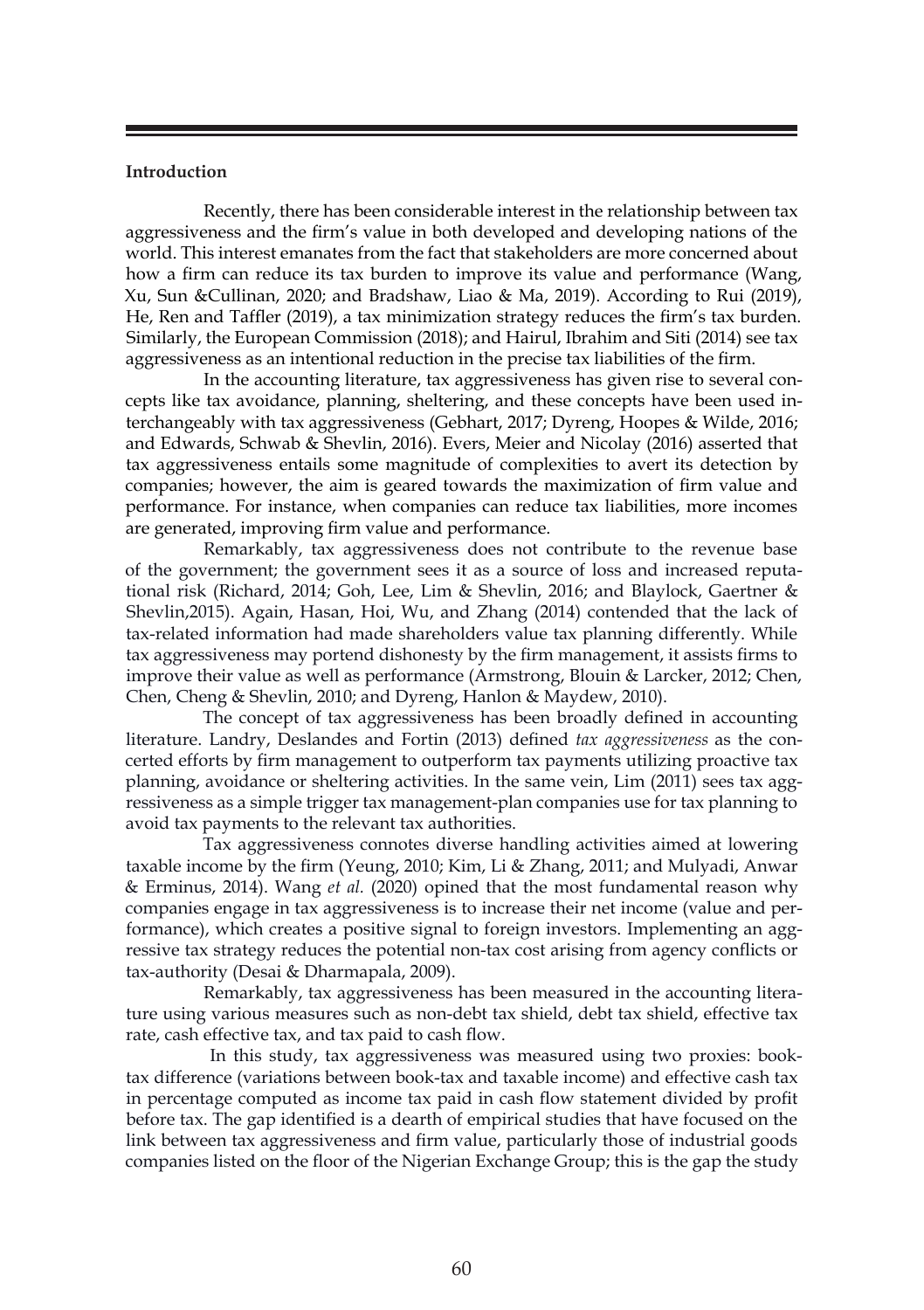seeks to satisfy. The remaining part of this paper is sectioned as follows: theoretical background, materials and methods, results and discussion, and conclusion.

## **Theoretical background**

Remarkably, tax aggressiveness does not contribute to the revenue base of the government; the government sees it as a source of loss and increased reputational risk (Richard, 2014; Goh, Lee, Lim & Shevlin, 2016; and Blaylock, Gaertner & Shevlin,2015). Again, Hasan, Hoi, Wu, and Zhang (2014) contended that the lack of tax-related information had made shareholders value tax planning differently. While tax aggressiveness may portend dishonesty by the firm management, it assists firms to improve their value as well as performance (Armstrong, Blouin & Larcker, 2012; Chen, Chen, Cheng & Shevlin, 2010; and Dyreng, Hanlon & Maydew, 2010).

The concept of tax aggressiveness has been broadly defined in accounting literature. Landry, Deslandes and Fortin (2013) defined *tax aggressiveness* as the concerted efforts by firm management to outperform tax payments utilizing proactive tax planning, avoidance or sheltering activities. In the same vein, Lim (2011) sees tax aggressiveness as a simple trigger tax management-plan companies use for tax planning to avoid tax payments to the relevant tax authorities.

Tax aggressiveness connotes diverse handling activities aimed at lowering taxable income by the firm (Yeung, 2010; Kim, Li & Zhang, 2011; and Mulyadi, Anwar & Erminus, 2014). Wang *et al.* (2020) opined that the most fundamental reason why companies engage in tax aggressiveness is to increase their net income (value and performance), which creates a positive signal to foreign investors. Implementing an aggressive tax strategy reduces the potential non-tax cost arising from agency conflicts or tax-authority (Desai & Dharmapala, 2009).

 The concept of firm value occupies a significant thread in the accounting literature, given that firm value is a solid basis for assessing the firm's progress. *Firm value* is the benefits resulting from shares and operations of the firm, which are disclosed in the financial statements. Firm value could be measured with variables such as  $T^{\text{obin}}$ s O, market value-added, market-to-book value, annual stock return, total assets, dividends yield, and turnover, among others (Kabayeh, Nu›aimat, & Dahmash, 2012).

 In the views of Al-Matari, Al-Swidi and Fadzil (2014), firm value forms the core of strategic management. Most strategic studies use firm value to examine various strategy contents and process concerns (Kapopoulos & Lazaretou, 2007).

Firm value measures are characterized by their forward-looking aspect and their reflection of expectations of the shareholders regarding the entity's future value, which has its basis on either prior or existing value of the firm (Wahla, Shah & Hussain, 2012). This study measured the firm value using the natural logarithm of total assets.

 This study is based on the agency theory, which shows the relationship between the providers of funds (known as the principal) and those entrusted to manage the firms' affairs (known as the agent). The agency theory was proposed by Jensen and Meckling (1976) and emphasized that agency conflict between the principal and agents who are delegated to run the corporation's affairs. Agency theory buttresses the variation in decisions (the two parties often have diverse goals and attitudes toward enhancing the firm's value (Chen, Chen, Cheng &Shevlin, 2010; Yeung, 2010).

 The axiom of the agency theory is that tax management or planning is a firm's strategic choice defined by a contract (actual or implied) between shareholders and tax managers. Lanis and Richardson (2011) showed the sub-optimal contracts emanating from firms' tax aggressiveness strategy for two (2) reasons. *Firstly,* managers should be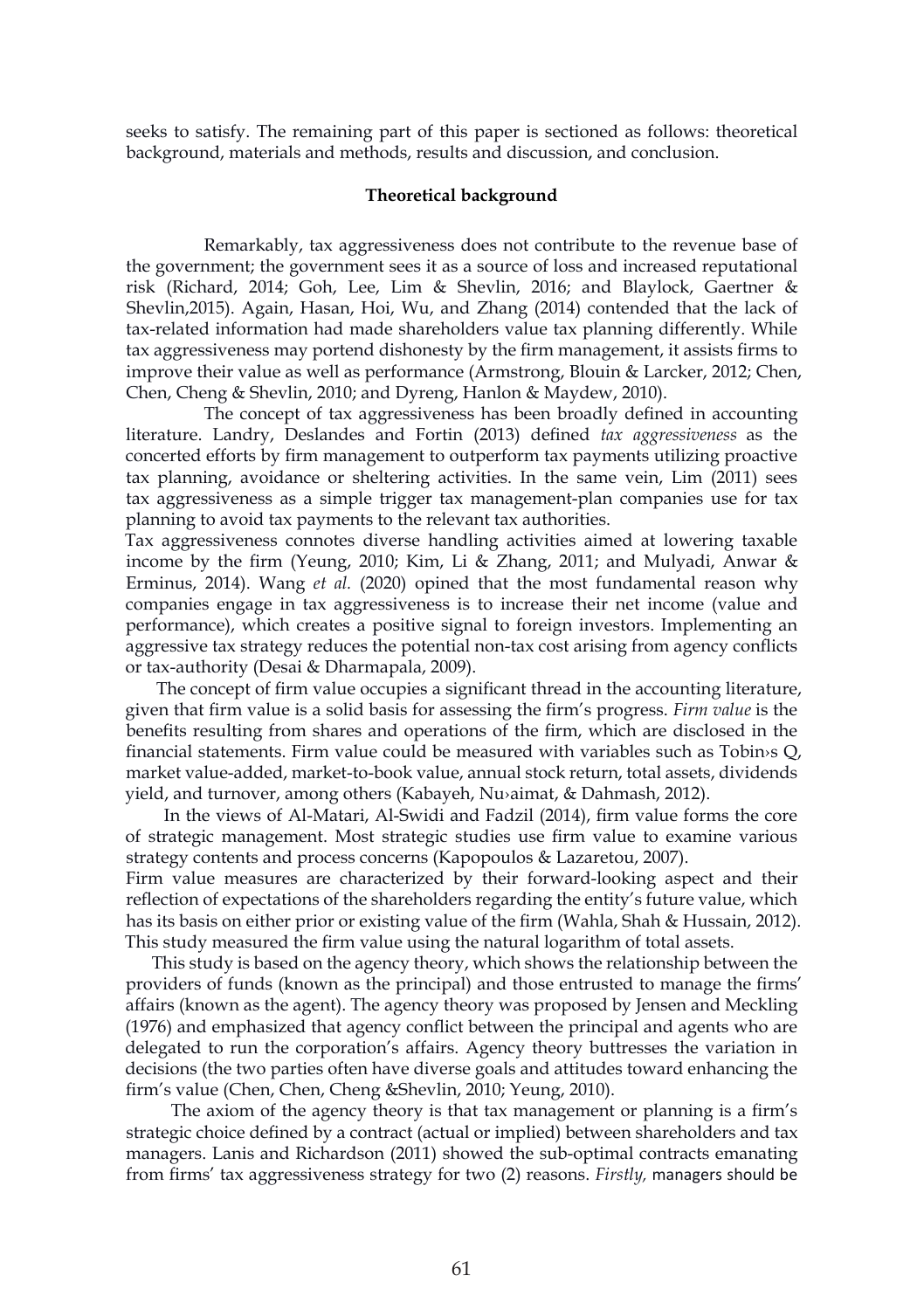assured with *ex-ante* compensations to reduce tax liabilities; *secondly,* managers' attempt to reduce firms' tax liabilities would compromise internal control systems (Chen *et al.,* 2010; Landry *et al.,* 2013).

 The relevance of agency theory to this current study on tax aggressiveness and firm value is that managers can create on purpose and take advantage of opaque internal control function for personal gains at the expense of shareholders, thus creating room for tax aggressiveness. Hence, the desire by management to employ tax aggressiveness may positively or negatively affect firm value and performance (Mulyadi, Anwar &Erminus, 2014). Given this theoretical viewpoint, this study seeks to assess whether tax aggressiveness significantly affects the firm's value.

 There is a dearth of studies on the relationship between tax aggressiveness and firm value in Nigeria, particularly those of listed industrial goods companies on the floor of the Nigerian Exchange Group. Balakrishnan, Blouin and Guay (2012) investigated the link between tax aggressiveness, earnings quality and transparency. Findings indicated that tax aggressiveness decreases corporate transparency and earnings quality. Similarly, Ftouhi and Zemzem (2013) assessed the relationship between the board of directors' characteristics and tax aggressiveness of French firms from 2006- 2010. The regression result showed that board size and the percentage of women on the board influence the activity of tax aggressiveness.

Kraft (2014) examined the factors that determine the effective tax rate in Germany. Results indicated that larger firms and firms with higher free cash flow appear to have a higher effective tax rate. More again, leverage and operating lease expenses tend to be negatively associated with the effective tax rate. Evers *et al.* (2016) assessed the implications of tax aggressiveness on firms' opportunistic behaviour via meta-regression. Results indicated that tax aggressiveness suggests opportunistic reporting behaviour and even more so of earnings management.

 Goh *et al.* (2016) evaluated the relationship between tax avoidance and a firm's cost of equity capital The regression result showed that the tax avoidance effect is sturdier for firms with improved outside monitoring; more so, In addition, the result revealed that equity investors expect a lowered expected rate of return as a result of positive cash flow effects of tax avoidance. Gebhart (2017) offered a comparative analysis of effective tax rate and book value difference measures of tax aggressiveness. The study found that although there are variations between single measures of tax aggressiveness and those variations continue over time.

Rui (2019) assessed the effect of tax aggressiveness on investment-cash flow sensitivity using regression. Findings showed that enterprises with a high tax aggressiveness have high investment cash flow sensitivity; however, enterprises' tax aggressiveness directly augments cash flow and suppresses cash flow by increasing deferred financing costs. He *et al.* (2019) examined the impact of tax aggressiveness on analyst coverage and forecasts via pooled ordinary least square regression fixed and random effects models. Findings showed that analyst coverage negatively correlates with tax risks; more so, evidence was found for analyst forecasts and tax aggressiveness. Given the diverse viewpoints on tax aggressiveness, this study was carried out to assess how and why tax aggressiveness impacts the value of the firm of industrial goods companies listed on the floor of the Nigerian Exchange Group.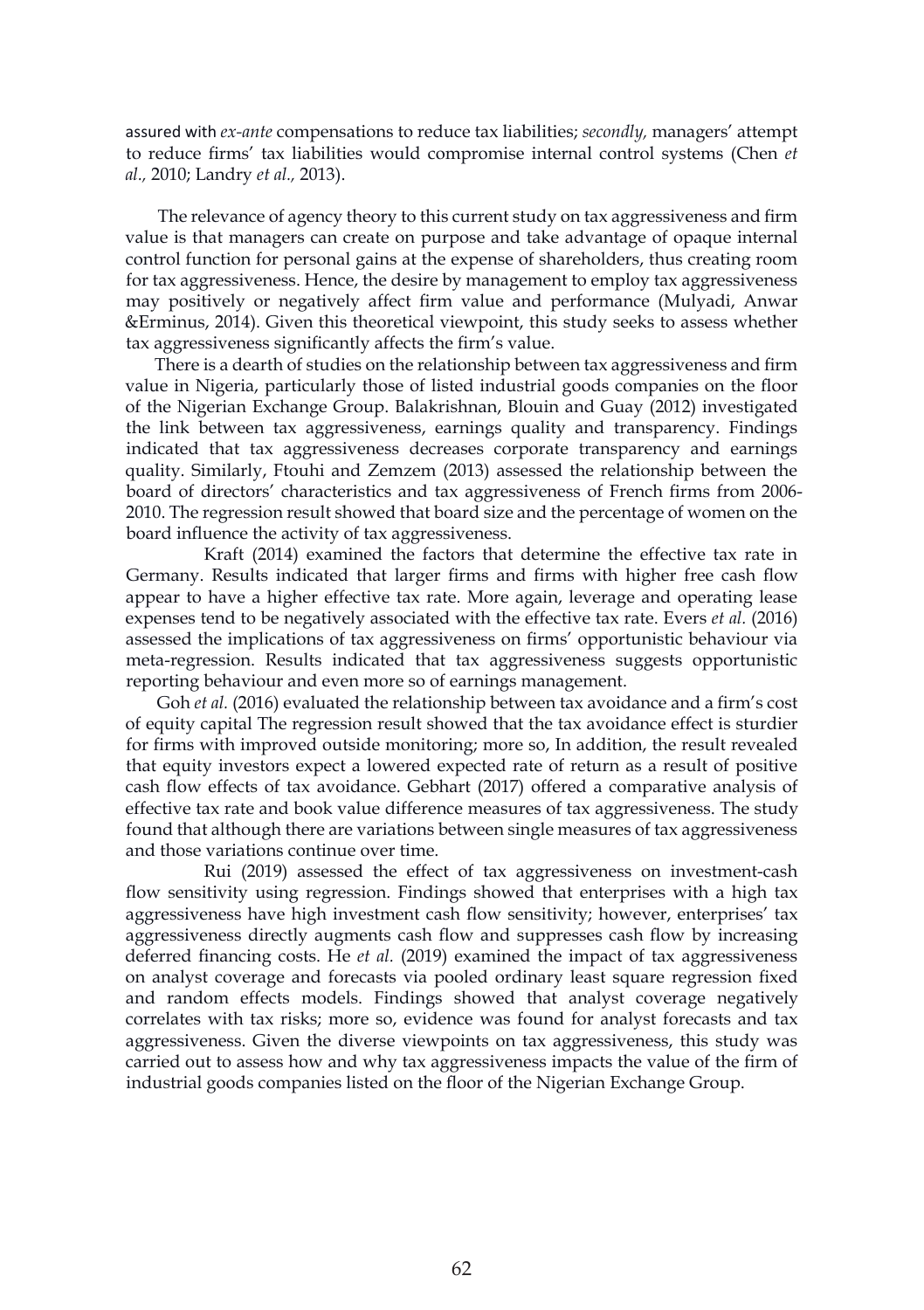#### **Materials and Methods**

 This study used the *expo-facto* research design by obtaining secondary data from the annual reports and accounts of selected industrial goods companies listed on the floor of the Nigerian Exchange Group (NEG). The study population consists of all industrial goods companies on the NEG at 2020. As of 31st December 2020, there were ten (10) industrial goods companies listed on the floor of the NSG. In order to arrive at a sample of the study, the simple random sampling technique was adopted based on the need to have an unbiased sample size that affords each member of the population an even chance of being selected.

 Based on the availability of required information to achieve the study's objective, seven (7) industrial goods companies with financial statements covering the period of 2006 – 2020 were selected. The study examined the impact of tax aggressiveness on the firm's value using book-tax difference and cash practical tax approaches. The dependent variable is firm value, while the independent variable is tax aggressiveness. Panel data regression was used given the nature of the study's variables since they are company-specific data. More so, panel data has been employed by several researchers such as Okoro (2014); Okoro and Ihenyen (2020) in their investigation of company-specific data. The following estimated models were set up to investigate the hypothesized relationships between the tax aggressiveness and firm value.

The general form of the panel data model is specified as:

$$
Y_{it} = \beta_0 + \beta BC_{it} + \mu_{it} \quad \text{---} \text{eq. 1.}
$$

Where:  $Y_{it}$  = dependent variable (firm value);  $\beta_0$  = constant;  $\beta$  = coefficient of the explanatory variable;  $BC_i$  = explanatory variable in the model; *it*: = All seven industrial goods companies in sampled periods;  $\mu_{it}$  = error term (assumed to have zero mean and is independent across period). The study adopts the models of He *et al.*  (2019); Rui (2019); and Gebhart (2017); the model of our study is expressed as:

$$
EVA = f(BTD)
$$
 -----*eq. 2.*

Given equation 2, the model of our study is expressed as follows:

$$
FVAL = f(BTD, CTFR) \qquad \qquad \text{---} \text{eq. 3.}
$$

Based on equation 3, the model of our study is expressed mathematically as follows:

$$
FVAL_{it} = a_0 + a_1 \text{BBTD}_{it} + a_2 \text{CTFR}_{it} + \mu it \text{ ----- } eq. 4.
$$

Where: *FVAL*= Firm value (measured using the natural logarithm of total assets); BTD =Book-tax difference (variations between book-tax and taxable income); CTFR =Cash effective tax in percentage computed as income tax paid in cash flow statement divided by profit before tax. A-priori expectation of the relationship is that  $\alpha_{1'}$ ,  $\alpha_{2'}$  $> 0$ . In other words, the study expects that the parameter( $\alpha$ ) of the independent variable will have a significant impact on the dependent variable.

Data obtained were analyzed using descriptive (mean, median, standard deviation, minimum, maximum, skewness, kurtosis and correlation) and inferential (regression, fixed and random effect and Hausman specification tests) statistical tech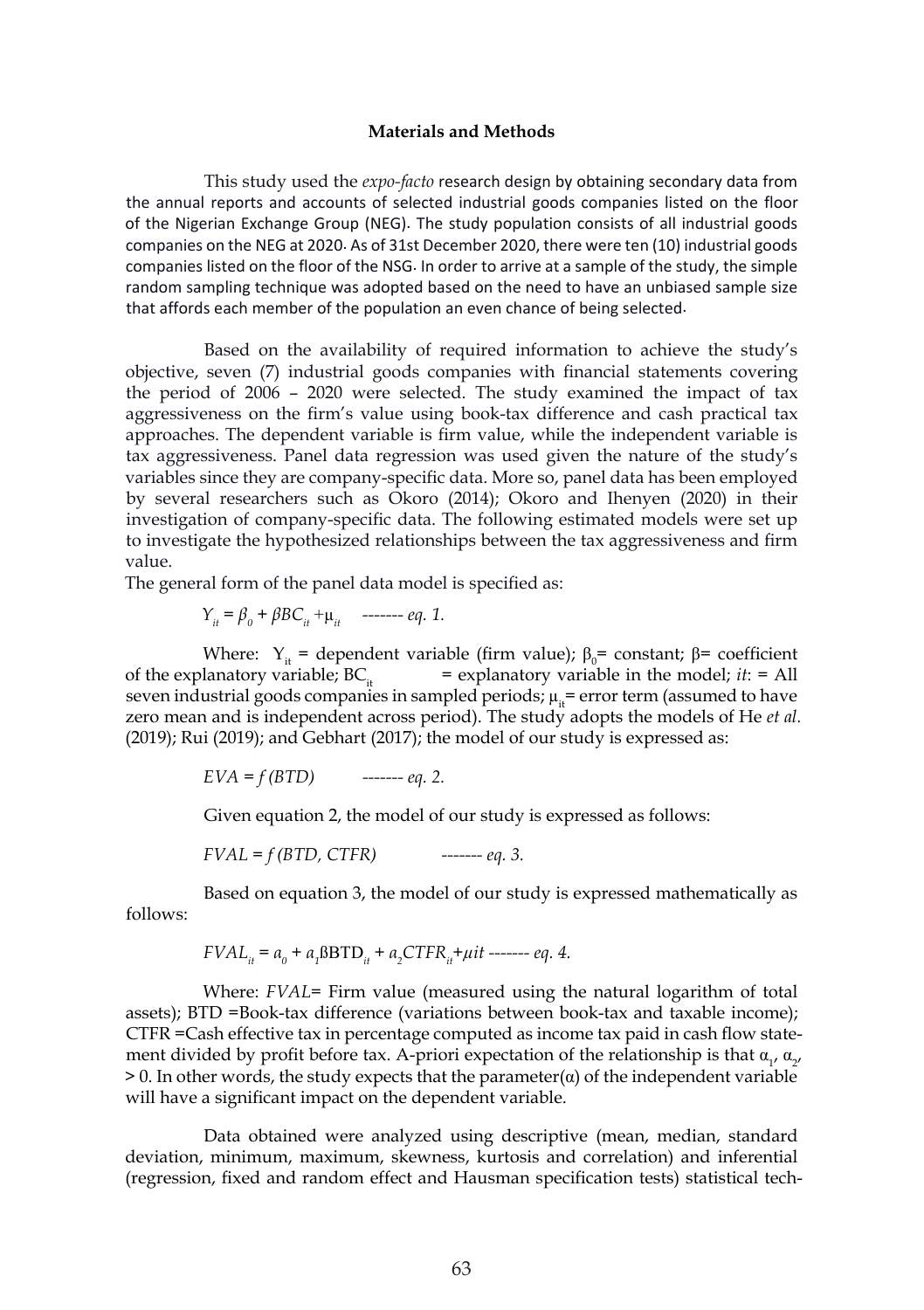niques. The data were analyzed using STATA 13.0 statistical software.

### **Results and Discussion**

|                           | <b>FVAL</b> | <b>CTFR</b> | <b>BTD</b> |
|---------------------------|-------------|-------------|------------|
| Mean                      | 6.6539      | 16.7119     | 2.5909     |
| Median                    | 6.4566      | 9.5936      | 1.9144     |
| Maximum                   | 8.7617      | 251.4077    | 13.9492    |
| Minimum                   | 5.0927      | $-50.655$   | 0          |
| <b>Standard Deviation</b> | 0.9021      | 29.4150     | 2.7582     |
| <b>Skewness</b>           | 1.6249      | 4.9079      | 1.4395     |
| Kurtosis                  | 3.9185      | 4.0172      | 5.4019     |
| Probability               | 0.00000     | 0.00000     | 0.00000    |
| Observations              | 105         | 105         | 105        |

*Table 1: Summary statistics for tax aggressiveness (CTFR, BTD) and firm value (FVAL)*

*Source: Authors' elaboration* 

From Table 1, variables of firm value (FVAL), cash effective tax (CTFR), and book-tax difference (BTD) exhibited positive average values. This is expected, given the characteristics of the studied period, which are linked to the improvement in International Financial Reporting Standards and in Nigerian tax laws. The standard deviations range from 0.9021 (*VAL)* to 29.4150 (CTFR*);* the high variations imply high book-tax conformity, which encourages the firm value of the selected industrial goods companies listed on the floor of the Nigerian Exchange Group. This result conforms to Blaylock *et al.* (2015).

 Furthermore, all data series (FVAL, CTFR, BTD*)* displayed non-zero skewness; however, all the variables skewed to the same direction as indicated in the positive signs attached to the skewness values. Remarkably, all the variables have normal distribution as shown by the kurtosis and probability values. Thus, the data of tax aggressiveness and firm value satisfies the normality test.

| Table 2: Karl Pearson Correlation Matrix for Tax Aggressiveness (CTFR, BTD) and Firm Value |  |  |
|--------------------------------------------------------------------------------------------|--|--|
| (FVAL)                                                                                     |  |  |

| <b>Variables</b> | <b>FVAL</b>                                          | <b>CTFR</b> | <b>BTD</b> |  |
|------------------|------------------------------------------------------|-------------|------------|--|
| FVAL             | 1.0000                                               |             |            |  |
| <b>CTFR</b>      | $-0.0900$                                            | 1.0000      |            |  |
| <b>BTD</b>       | $-0.2349$<br>$\overline{\wedge}$ $\overline{\wedge}$ | $-0.2438$   | 1.0000     |  |

*Source: Authors' elaboration p-value = 0.80*

Table 2 shows the correlation result for tax aggressiveness measures (CTFR, BTD) and firm value (FVAL) of the industrial goods companies in Nigeria. The Karl Pearson correlation for tax aggressiveness measures is negative while firm value is positive, indicating a negative relationship between tax aggressiveness and firm value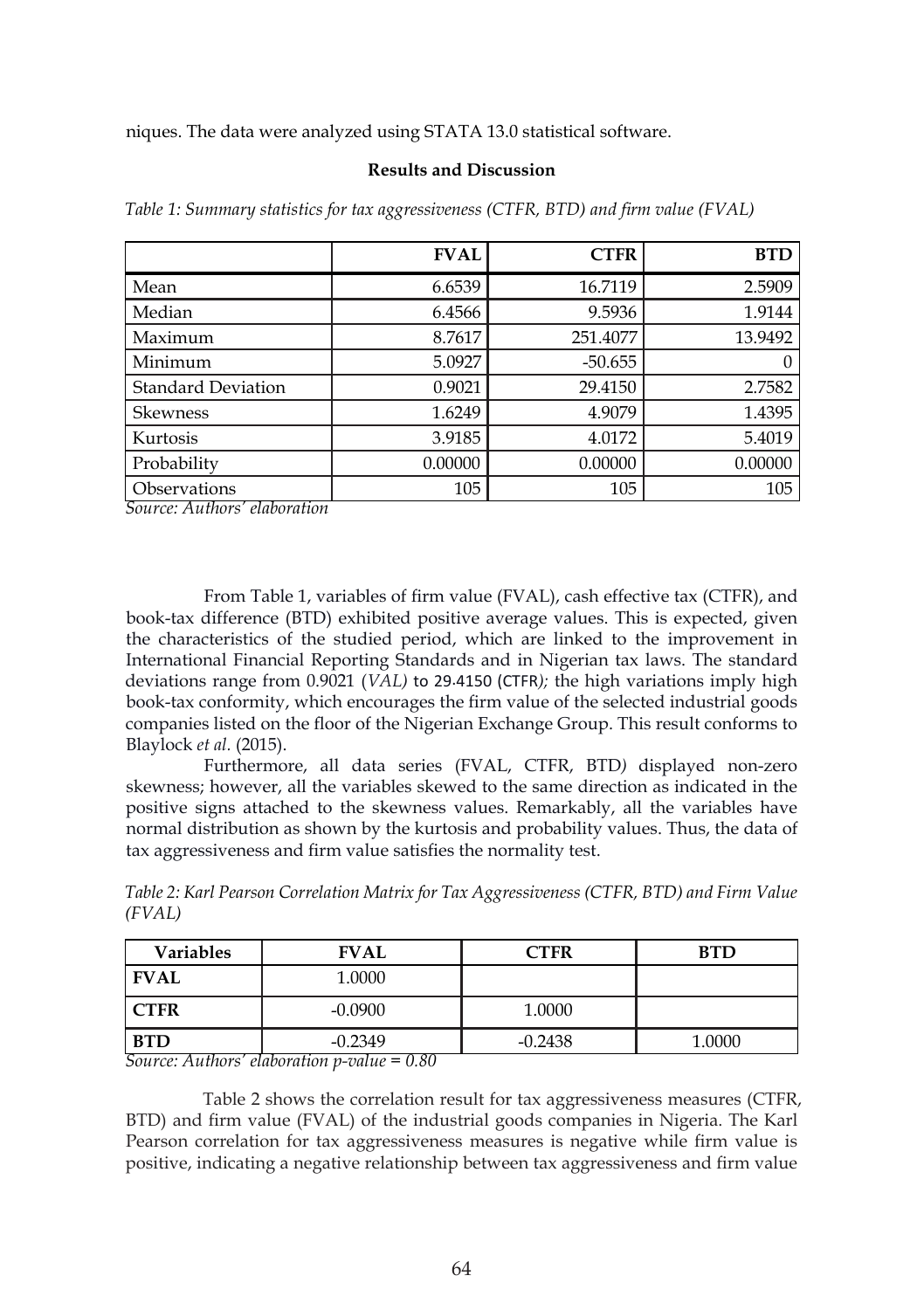during the studied period. Again, the highest correlation did not exceed the maximum threshold of 0.80, indicating the non-existence of multicollinearity among the pairs of independent variables (CTFR*,* BTD*).*

| Table 3: Variance Inflation Factors (VIF) Result |  |  |
|--------------------------------------------------|--|--|
|                                                  |  |  |

| <b>Variables</b> | VIF  | 1/VIF    |
|------------------|------|----------|
| <b>BTD</b>       | 1.06 | 0.940557 |
| CTFR             | 1.06 | 0.940557 |
| <b>Mean VIF</b>  | 1.06 |          |

*Source: Authors' elaboration* 

Table 3 shows the regression diagnostic test results (VIF); the Mean VIF= 1.06, which is less than the benchmark VIF value of 10.0, suggesting the nonexistence of multicollinearity problem in the empirical model of tax aggressiveness and firm value. This implies that the data series is good enough in conducting further statistical tests.

*Table 4: Ordinary Least Square (OLS), Fixed (FE) and Random Effects (RE) Results for Tax Aggressiveness (BTD, CTFR), and Firm Value (FVAL* 

| <b>Estimator</b>       |           | OLS (Obs.=105) | FE (Obs.=105) |       | RE (Obs. = 105) |                |
|------------------------|-----------|----------------|---------------|-------|-----------------|----------------|
| Variable               | Coef.     | Prob.          | Coef.         | Prob. | Coef.           | Prob.          |
|                        | $-0.0016$ |                | $-0.0015$     |       | $-0.0015$       |                |
| <b>BTD</b>             |           | 0.959          |               | 0.964 |                 | 0.961          |
|                        | $(-0.05)$ |                | $(-0.05)$     |       | $(-0.05)$       |                |
|                        | $-0.2727$ |                | $-0.2786$     |       | $-0.2728$       |                |
| <b>CTFR</b>            |           | 0.149          |               | 0.157 |                 | 0.146          |
|                        | (1.45)    |                | (1.42)        |       | (1.45)          |                |
|                        | 6.4378    |                | 6.5019        |       | 6.4396          |                |
| $_{cons}$              | (0.35)    | 0.729          | (0.35)        | 0.728 | (0.34)          | 0.731          |
|                        |           |                |               |       |                 |                |
| R-Squared              | 0.0164    |                |               |       |                 |                |
| R-Sq. Adj.             | 0.0009    |                |               |       |                 |                |
| F-ratio                | 1.06      |                |               |       |                 |                |
| Prob. F.               | 0.3508    |                |               |       |                 |                |
| R-Sq. (with-<br>in)    |           |                | 0.0169        |       | 0.0168          |                |
| $R-Sq.$ (be-<br>tween) |           |                | 0.0085        |       | 0.0101          |                |
| R-Sq. (over-<br>all)   |           |                | 0.0163        |       | 0.0164          |                |
| Hausman<br><b>Test</b> |           |                |               |       |                 | 0.8449<br>0.05 |

*Source: Authors' elaboration*

*(Notes: \*sig\*\*@5% level; Items in parentheses are t-ratios, z-scores)*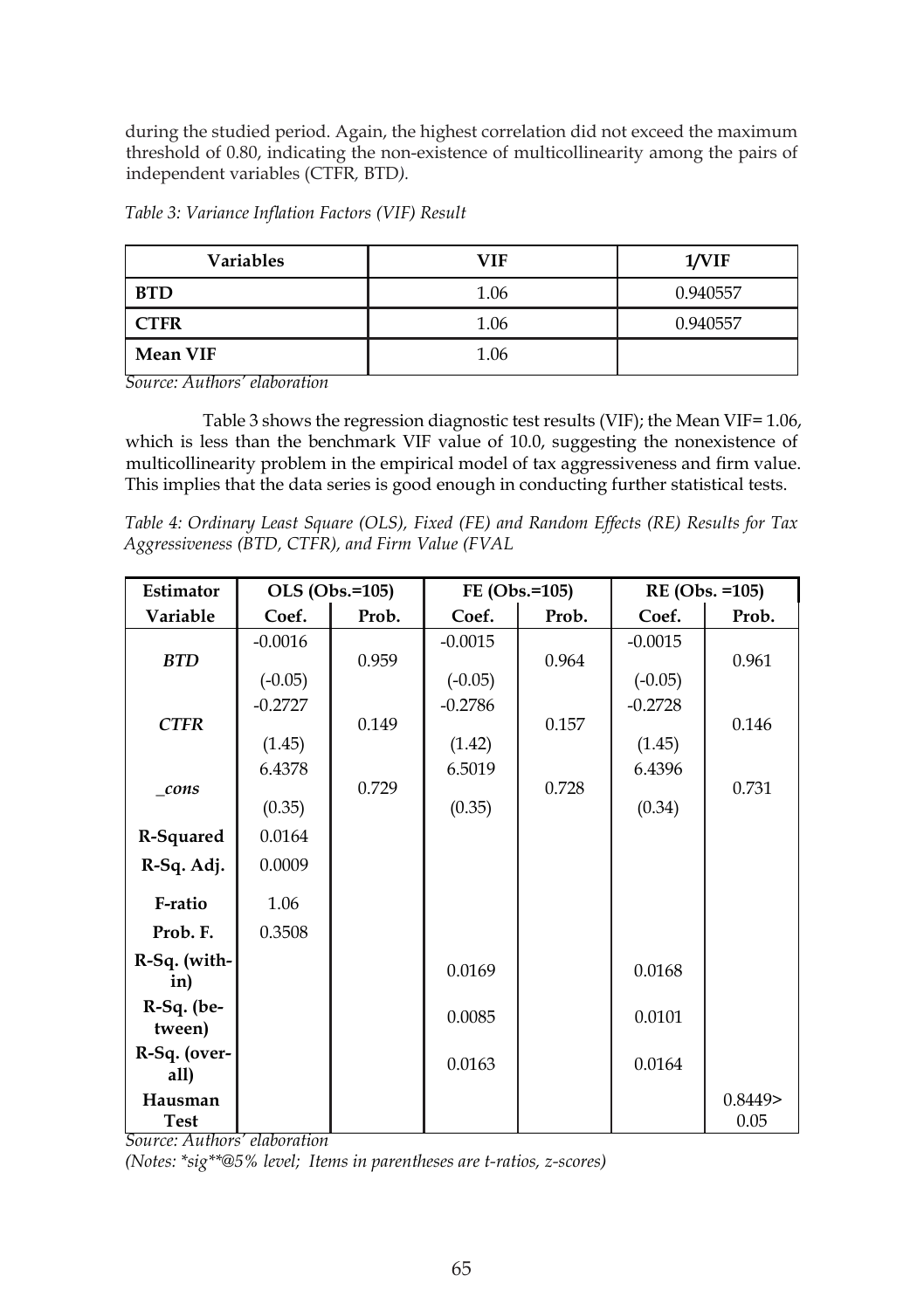Table 4 shows the OLS, FE and RE results for tax aggressiveness (BTD, CTFR*)* and firm value (*FVAL). Firstly,* since the Prob. > chi2 (0.8449) is more significant than 0.05; it suggests that the null hypothesis was accepted, showing that the result of RE is suitable to FE; thus, the RE result is more desirable. *Secondly,* the OLS result showed that tax aggressiveness measures (BTD, CTFR) are insignificant at a 5% level in explaining the firm value of industrial goods companies in Nigeria.

Using the OLS and RE results, coefficients of BTD are -0.0016 and -0.0015, and CTFR are 0.2727 and 0.2728, respectively, suggesting that when listed industrial goods companies in Nigeria engage in tax aggressiveness, it leads to approximately -0.15% decrease in firm value (*FVAL)*; however, with cash effective tax, it leads to approximately 27.27 increases in firm value*.* The t-test results of BTD and CTFR are -0.05 and .45, respectively; the t-test results confirm that tax aggressiveness is insignificant in explaining the variations in firm value. Nevertheless, R2 is 0.0164 using RE; this implies that BTD explained a 1.64% variation in firm value. Again, the f-ratio is 1.06 (p-value  $=$ 0.3508 >0.05) which is insignificant, indicating that tax aggressiveness has insignificant impact on firm value.

| Table 5: Wald Statistics for Tax Aggressiveness (BTD CTFR) and Firm Value (FVAL) |  |  |  |  |  |  |  |
|----------------------------------------------------------------------------------|--|--|--|--|--|--|--|
|----------------------------------------------------------------------------------|--|--|--|--|--|--|--|

| Wald Ch <sub>2</sub> |  | 2.93   |  |
|----------------------|--|--------|--|
| Prob. Ch2            |  | 0.4132 |  |

*Source: Authors' elaboration*

The results of the Wald statistic is 2.93 with Prob. value of 0.04132, suggesting a rejection of the null hypothesis and acceptance of the alternate hypothesis that tax aggressiveness has no significant effect on firm value. The results, in part, agree with the findings of He *et al.* (2019) and disagree with the findings of Gebhart (2017); and Goh *et al.* (2016).

## **Conclusion**

This paper adopts a book-tax gap method to assess the link between tax aggressiveness and the firm value of industrial goods companies listed on the floor of the Nigerian Exchange Group from 2006-2020. Data were obtained for seven (7) industrial goods companies listed on the floor of the Nigerian Exchange Group. Panel data regression was used, and analyses were based on descriptive and inferential statistics. On the aggregate, the Wald statistics showed that tax aggressiveness negatively and insignificantly affects firm value.

The study concludes that firms with increased tax aggressiveness levels have reduced book value than those with lowered tax aggressiveness levels. However, no effect of cash effective tax and book-tax difference on firm value was established in the study. The results suggest that tax aggressiveness does not increase firm value. Given the study's findings, it was recommended that listed industrial goods companies on the floor of the Nigerian Exchange Group should instead not focus on aggressive tax measures aimed at decreasing the firm's value. The relevant tax authorities and regulatory framework of companies in Nigeria should ensure that the code of governance provisions and tax implementation should be strictly adhered to by listed industrial goods companies in Nigeria.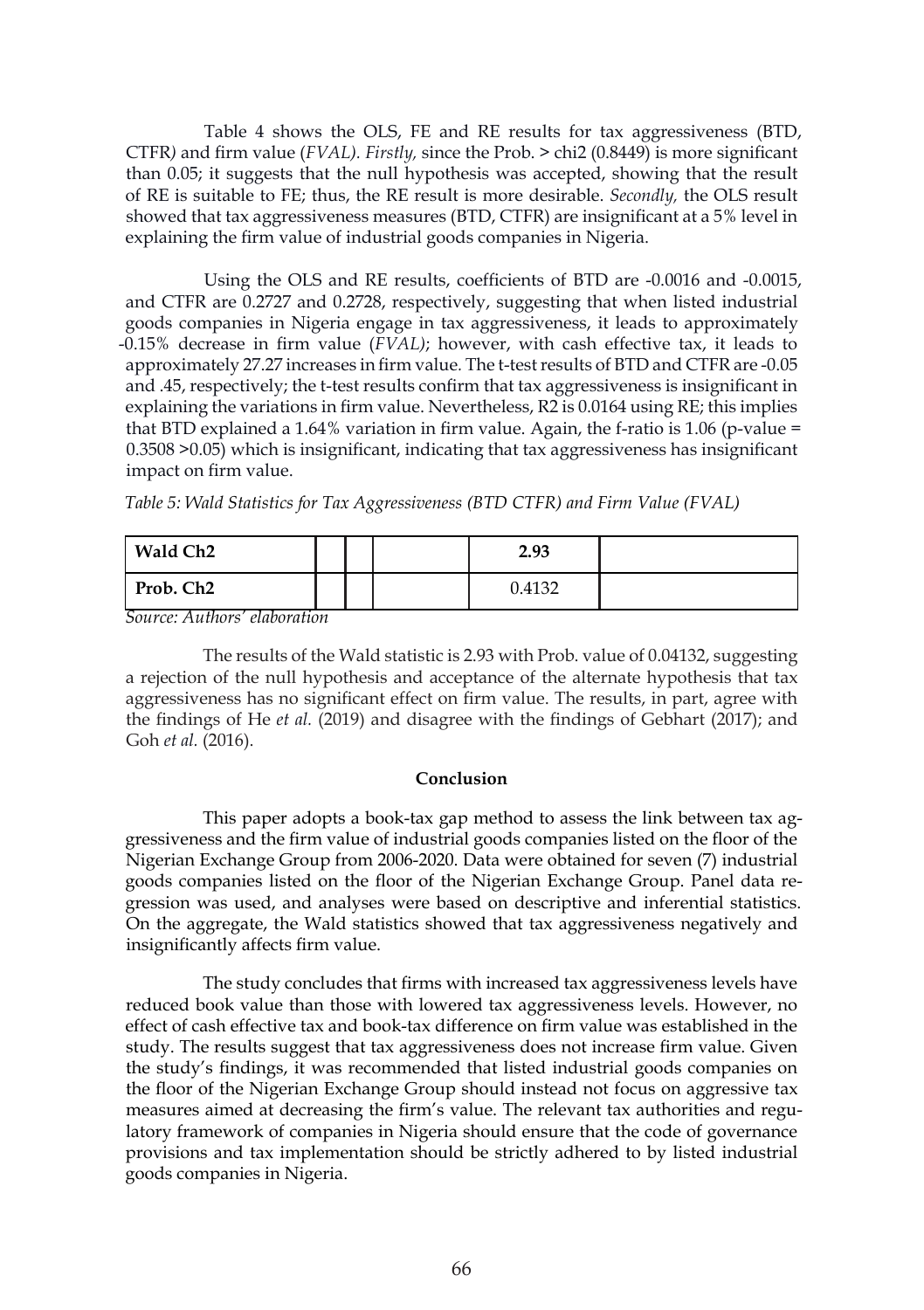This study focused on tax aggressiveness and firm value (firm value was measured via the natural logarithm of the total asset); thus, future research should assess other components of firm value (like market value-added, market-to-book value, annual stock return, turnover) as they relate to tax aggressiveness in Nigeria. Also, future research should focus on the other sectors of the Nigerian economy such as agriculture, service, oil and gas, financial services, among others, to validate whether tax aggressiveness significantly affects the firm's value in Nigeria.

#### **Bibliography**

- 1. Al-Matari, E.N., Al-Swidi, A.K. & Fadzil, F.H. (2014). The measurements of firm performance's dimensions. *Asian Journal of Finance and Accounting,* 6(1), pp. 24-49
- 2. Armstrong, C.S., Blouin, J.L. & Larcker, D.F. (2012). The incentives for tax planning. *Journal of Accounting and Economics*, 53(1), pp. 391-411.
- 3. Balakrishnan, K., Blouin, J. & Guay, W. (2012). Does tax aggressiveness reduce corporate transparency? *Working Paper,* September, 7
- 4. Blaylock, B., Gaertner, F. & Shevlin, T. (2015).The association between book-tax conformity and earnings management. *Review of Accounting Studies*, 4(2), pp. 141- 172.
- 5. Bradshaw, M.T., Liao, G. & Ma, M. (2019). Agency costs and tax planning when the government is a major shareholder. *Journal of Accounting and Economics,* 67(2- 3), pp. 255–277.
- 6. Chen, S., Chen, X., Cheng, Q. & Shevlin, T. (2010). Are family firms more tax aggressive than non-family firms? *Journal of Financial Economics,* 91(1), pp. 1-56
- 7. Desai. M. A., & Dharmapala. D. (2009). Corporate tax avoidance and firm value. *The Review of Economics and Statistics,* 91(3), pp. 537-546.
- 8. Dyreng, S.D., Hanlon, M. & Maydew, E.L. (2010).The effects of executives on corporate tax avoidance. *The Accounting Review,* 85(4), pp. 1163-1189.
- 9. Dyreng, S.D., Hoopes, J.L. & Wilde, J.H. (2016) Public pressure and corporate tax behavior. *Journal of Accounting Research,* 54(1), pp. 147-186.
- 10. Edwards, A., Schwab, C. & Shevlin, T. (2016). Financial constraints and cash tax savings. *The Accounting Review,* 91(3), pp. 859-881
- 11. European Commission (2018). The concept of tax gaps: Corporate income tax gap estimation methodologies. *Working Paper,* No. 73, pp.1-112
- 12. Evers, M.T., Meier, I. & Nicolay, K. (2016).The implications of book-tax differences: A meta-analysis. *Discussion Paper* No. 17-003, pp.1-42
- 13. Gebhart, M.S. (2017). Measuring corporate tax avoidance An analysis of different measures. *Junior Management Science,* 3(2017), pp. 43-60
- 14. Goh, B.W., Lee, J., Lim, C.Y. &Shevlin, T. (2016).The effect of corporate tax avoidance on the cost of equity. *The Accounting Review,* 91(6), pp. 1647-1670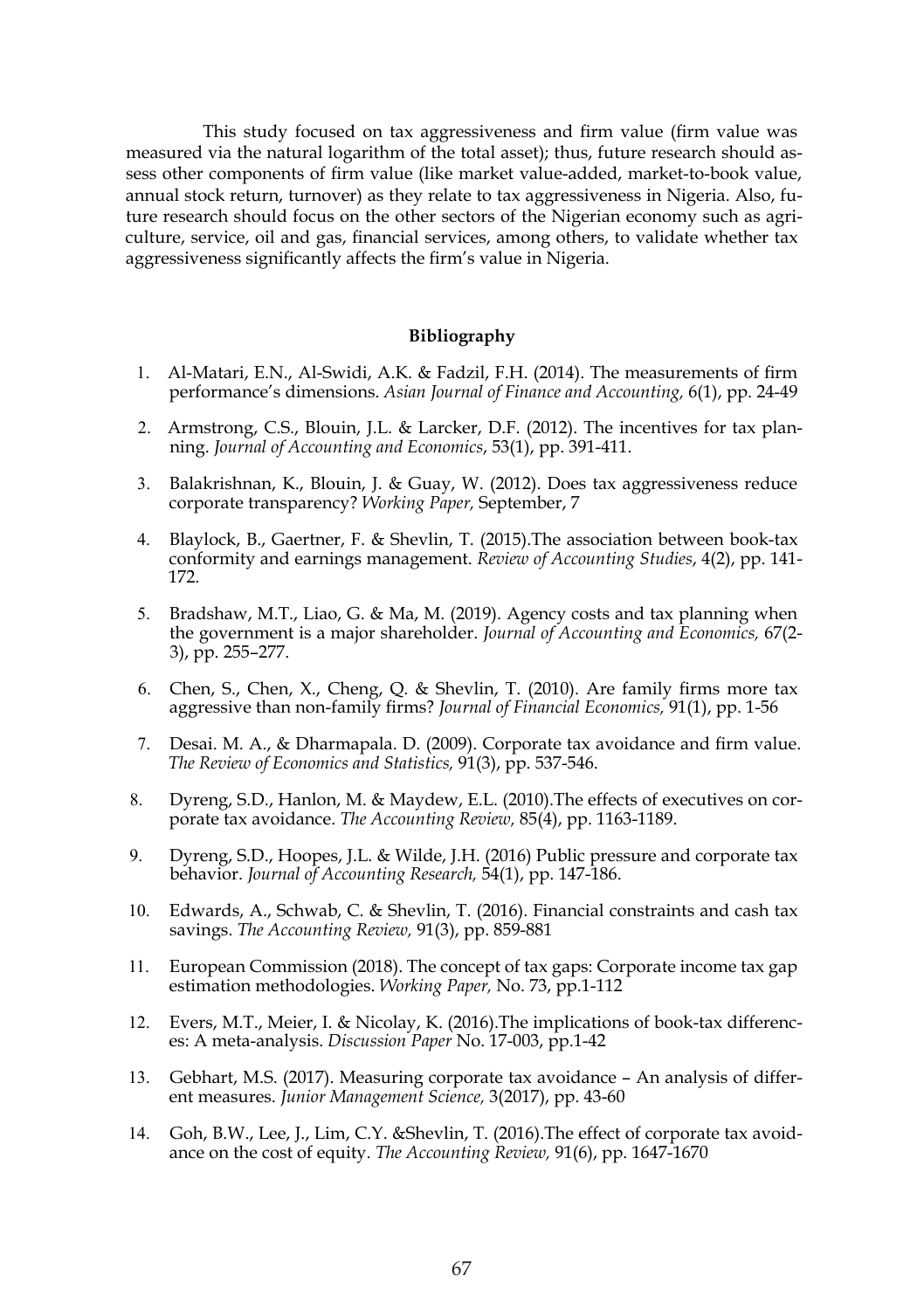- 15. Hairul. A. A., Ibrahim. A. S., & Siti. N. O. (2014). Corporate ownership, governance and tax avoidance: An interactive effects. *Social and Behavioral Sciences,*  164(1), pp. 150 – 160.
- 16. Hasan, I., Hoi, C.K.S., Wu, Q. & Zhang, H. (2014). Beauty is in the eye of the beholder: The effect of corporate tax avoidance on the cost of bank loans. *Journal of Financial Economics,* 113(1), pp. 109-130.
- 17. He, G., Ren, M.H. & Taffler, R. (2019).The impact of corporate tax avoidance on analyst coverage and forecasts. *Review of Quantitative Finance and Accounting,* 54, pp. 447-477https://doi.org/10.1007/s11156-019-00795-7
- 18. Kabayeh, M.M.A., Nu'aimat, S.M.A. & Dahmash, F.N. (2012). The relationship between the ROA, ROE and ROI ratios with Jordanian insurance public companies' market share prices. *International Journal of Humanities and Social Sciences,* 2(11), pp. 115-120
- 19. Kapopoulos, P., & Lazaretou, S. (2007). Corporate ownership structure and firm performance: Evidence from Greek firms. *Journal of Corporate Governance*, 15(2), pp. 144-159.
- 20. Kim, J., Li, Y., & Zhang, L. (2011). Corporate tax avoidance and stock price crash risk: Firm-year level analysis. *Journal of Financial Economics Journal*, 100, pp. 639– 662.
- 21. Kraft, A. (2014). What Really Affects German Firms' Effective Tax Rate?. *International Journal of Financial Research*, 5(3), pp. 1-19
- 22. Landry, S., Deslandes. M., & Fortin. A. (2013). Tax Aggressiveness, Corporate Social Responsibility, and Ownership Structure. *Journal of Business Ethics,* 74(5), pp. 325-334.
- 23. Lanis, R., & Richardson, G. (2011). The Effect of Board of Director Composition on Corporate Tax Aggressiveness. *Journal of Accounting & Public Policy,* 30(1), pp. 50-70
- 24. Lim, Y. (2011). Tax avoidance, cost of debt and shareholder activism: Evidence from Korea. *Journal of Banking and Finance* Journal, 35, 456-470
- 25. Mulyadi, M.S., Anwar, Y. & Erminus, B.A.D.K. (2014).Examining corporate governance and corporate tax management. *International Journal of Finance & Banking Studies,* 3(3), pp. 47-52
- 26. Okoro, G.E. &Ihenyen, C.J. (2020). Does earnings management exert pressure on firms' return on assets and equity? The case of sub-Saharan Africa. *Economic Horizons,* 22(3), 207-218
- 27. Okoro, G.E. (2014). Financial leverage behaviour and firm performance: Evidence from publicly quoted companies in Nigeria. *Acta Universitati Danbius, 10*(4), 99- 106
- 28. Richard, J. D. H. (2014). Corporate Tax Aggressiveness Recent History and Policy Options. (V. S. Program, Ed.) Retrieved from http://ssrn.com/abstract=2524367, rharvey@law. villanova.edu
- 29. Rui, J. (2019). Effect of corporate tax avoidance on the investment-cash flow sensitivity. *Journal of Physics: Conference Series, 1237*(2019) 022050doi:10.1088/1742-